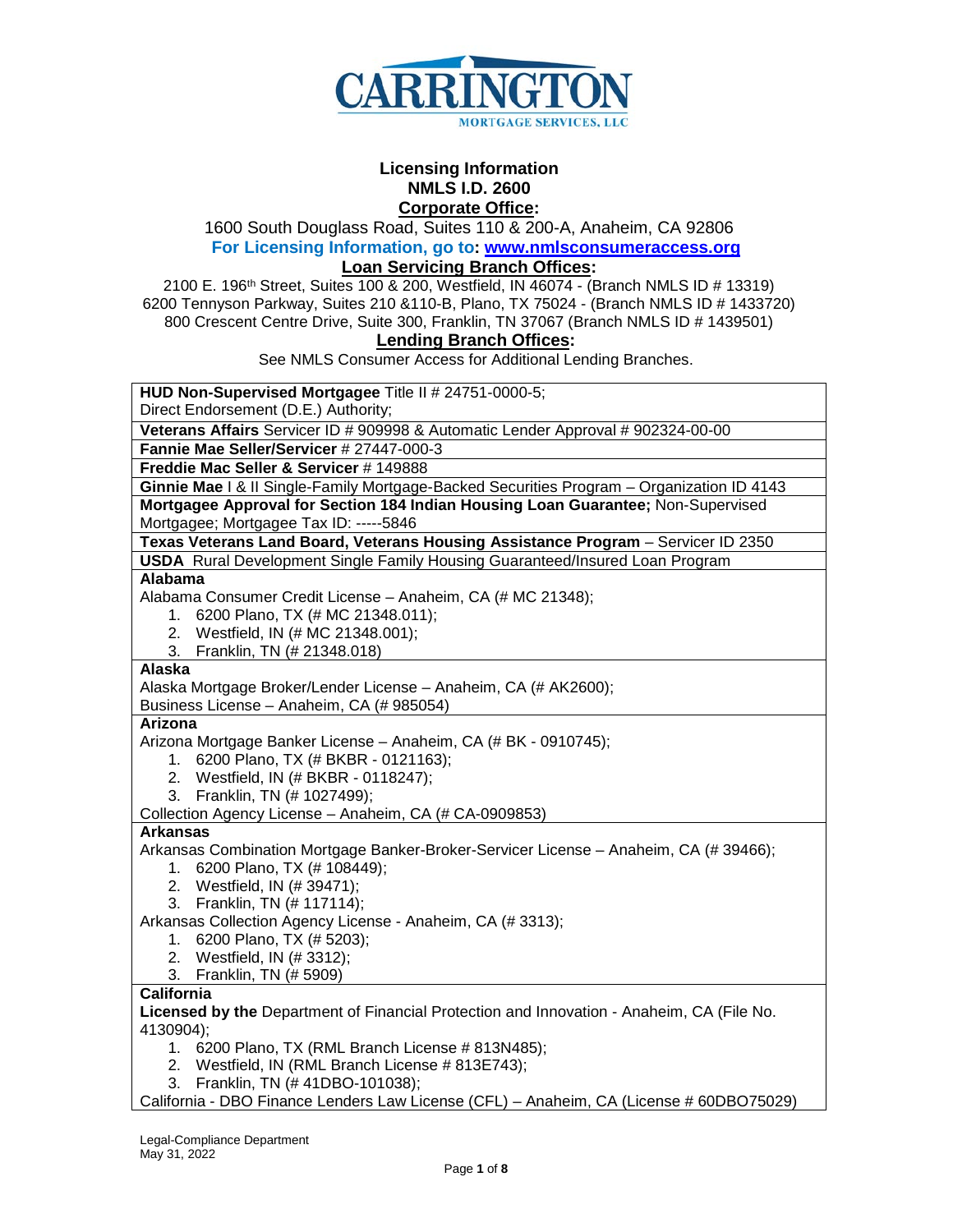| 1. Franklin, TN (# 60DBO75036);                                                      |
|--------------------------------------------------------------------------------------|
| 2. Jacksonville, FL (# 60DBO123871);                                                 |
| 3. Windsor, CT (# 60DBO109574);                                                      |
| Colorado                                                                             |
| Colorado Mortgage Company Registration - Anaheim, CA (# 2600);                       |
| 6200 Plano, TX; Westfield, IN & Franklin, TN (operating under corporate license)     |
| Colorado Supervised Lender's License - Anaheim, CA (# SUP-4000194);                  |
| 1. 6200 Plano, TX (# SUP-4000194-002);                                               |
| 2. Westfield, IN (# SUP-4000194-001);                                                |
| 3. Franklin, TN (# SUP-4000194-003);                                                 |
| Colorado Mortgage Servicer Notification - Anaheim, CA;                               |
| Colorado Collection Agency License - Anaheim, CA (# CAR-1000171);                    |
| 6200 Plano, TX; Westfield, IN & Franklin, TN                                         |
| <b>Connecticut</b>                                                                   |
| Connecticut Mortgage Lender License - Anaheim, CA (# ML-2600);                       |
| 1. 6200 Plano, TX (# ML-BCH-1433720);                                                |
| 2. Westfield, IN (# ML-BCH-13319);                                                   |
| 3. Franklin, TN (# ML-BCH-1439501);                                                  |
| Connecticut Consumer Collection Agency License - Anaheim, CA (# CCA-2600);           |
| 1. 6200 Plano, TX (# CCA-BCH-1433720);                                               |
| 2. Westfield, IN (# CCA-BCH-13319);                                                  |
| 3. Franklin, TN (# CCA-BCH-1439501)                                                  |
| <b>Delaware</b>                                                                      |
| Delaware Lender License - Anaheim, CA (# 012752);                                    |
| 1. Delaware Licensed Lender Branch - 6200 Plano, TX (# 021658);                      |
| 2. Delaware Licensed Lender Branch - Westfield, IN (# 012753);                       |
| 3. Delaware Licensed Lender Branch - Franklin, TN (# 35452);                         |
| Delaware Collection Agency License - Anaheim, CA (# 2007220994);                     |
| 1. 6200 Plano, TX (# 2016601357);                                                    |
|                                                                                      |
| 2. Westfield, IN (# 2007220995);                                                     |
| 3. Franklin, TN (# 2021710394)                                                       |
| <b>District of Columbia</b>                                                          |
| District of Columbia Mortgage Lender License - Anaheim, CA (# MLB2600);              |
| 1. 6200 Plano, TX (# MLB1433720);                                                    |
| 2. Westfield, IN (# MLB13319);                                                       |
| 3. Franklin, TN (# MLB1439501);                                                      |
| D.C. Basic Business License - Anaheim, CA (# 400312002132);                          |
| 1. 6200 Plano, TX (#400316900596);                                                   |
| 2. Westfield, IN (# 400312002133);                                                   |
| Franklin, TN (# 400321808525)<br>3.                                                  |
| <b>Florida</b>                                                                       |
| Florida Mortgage Lender Servicer License - Anaheim, CA (# MLD29);                    |
| 1. 6200 Plano, TX (# MLDB4086);                                                      |
| 2. Westfield, IN (# MLDB37);                                                         |
| 3. Franklin, TN (# MLDB9859);                                                        |
| Florida Consumer Collection Agency License - Anaheim, CA (# CCA9902572)              |
| Georgia                                                                              |
| Georgia Mortgage Lender License/Registration - Anaheim, CA (# 22721);                |
| 6200 Plano, TX; Westfield, IN & Franklin, TN (operating under corporate license – no |
| license required for out of state branch offices)                                    |
| Guam                                                                                 |
| Guam Mortgage Servicer License - Anaheim, CA (# 1025);                               |
| 1. 6200 Plano, TX (# 2016-1010);                                                     |
| 2. Westfield, IN (# 2015-1003);                                                      |
| Franklin, TN (# 2021-1085)<br>3.                                                     |
| <b>Hawaii</b>                                                                        |
| Hawaii Mortgage Loan Originator Company License - Anaheim, CA (# HI-2600);           |
| Hawaii Mortgage Loan Originator Company Branch License # HI-1565123 (Honolulu, HI)   |
| Hawaii Mortgage Servicer License - Anaheim, CA (# MS016);                            |
| Hawaii Exempt Out-of-State Collection Agency License - Anaheim, CA (# COLAX-1140);   |
|                                                                                      |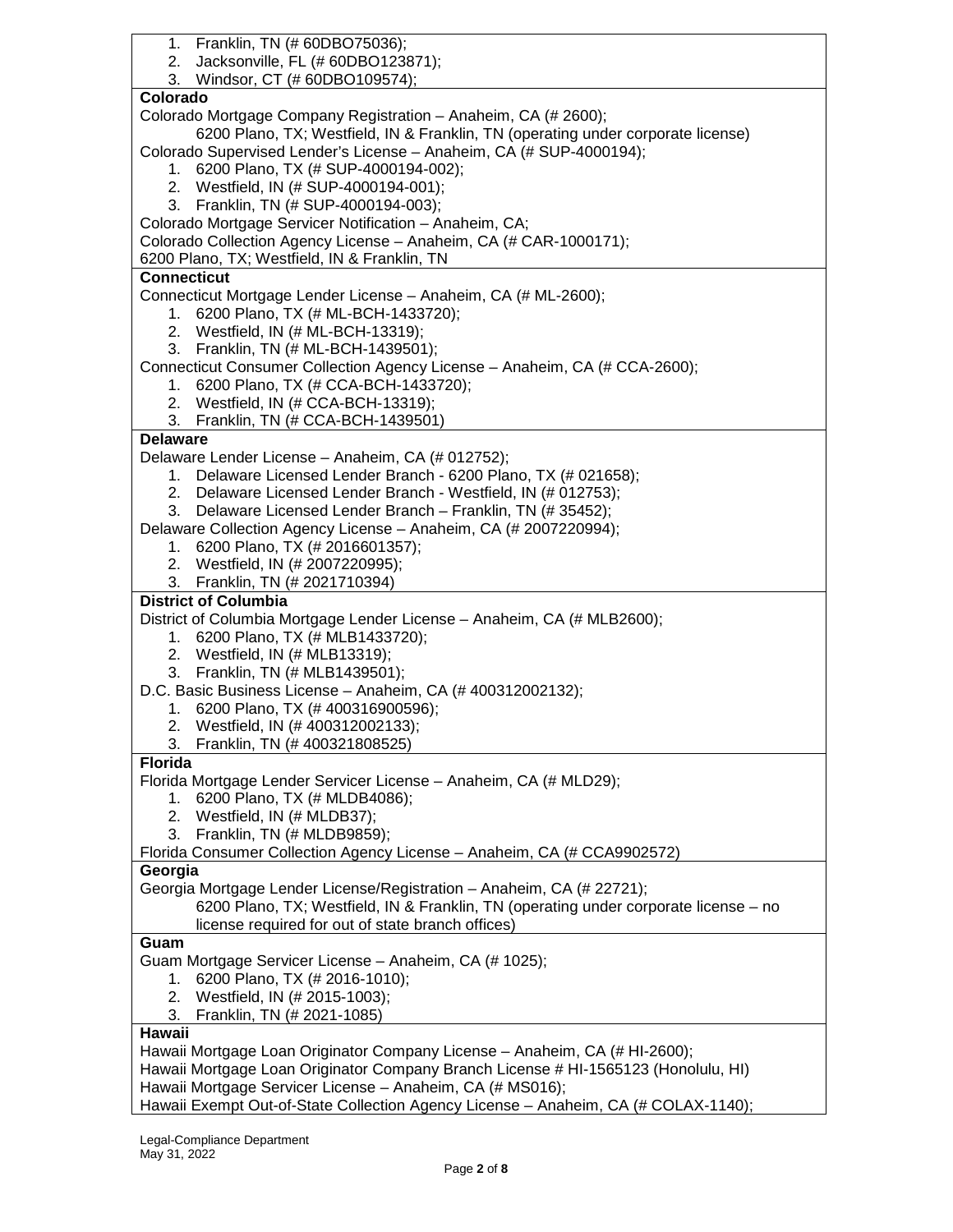| 6200 Plano, TX (# COLAX-1001);<br>1.                                                       |
|--------------------------------------------------------------------------------------------|
| Westfield, IN (# COLAX-994)<br>2.                                                          |
| Idaho                                                                                      |
| Idaho Mortgage Broker/Lender License - Anaheim, CA (# MBL-6465);                           |
| 1. 6200 Plano, TX (# MBLB-8802);                                                           |
| 2. Westfield, IN (# MBLB-6467);                                                            |
| Franklin, TN (# MBLB-2081439501)<br>3.                                                     |
| <b>Illinois</b>                                                                            |
| Illinois Residential Mortgage License - Anaheim, CA (# MB.6760406);                        |
| 6200 Plano, TX, Westfield, IN & Franklin, TN (operating under corporate license; IDFPR     |
| notified)                                                                                  |
| <b>The Commissioner</b>                                                                    |
| Illinois Department of Financial and Professional Regulation (IDFPR)                       |
| 555 West Monroe Street, 5th Floor                                                          |
| Chicago, Illinois 60661                                                                    |
| Phone #: 1-888-473-4858                                                                    |
| Illinois Collection Agency License - Anaheim, CA (# 017.022190);                           |
| 1. 6200 Plano, TX (# 009.001687);                                                          |
| 2. Westfield, IN (# 009.001688);                                                           |
| 3. Franklin, TN (# 009.001868);                                                            |
| City of Chicago Business License - Anaheim, CA (# 2398863)                                 |
| Indiana                                                                                    |
| Indiana-DFI Mortgage Lending License- Anaheim, CA (# 17984);                               |
| 6200 Plano, TX; Westfield, IN & Franklin, TN (operating under corporate license – no       |
| license required for out of state branch offices);                                         |
| Indiana-SOS Collection Agency License - Anaheim, CA (# 2600);                              |
| Indiana-SOS Collection Agency Branch License                                               |
| 1. 6200 Plano, TX (# 1433720);                                                             |
| 2. Westfield, IN (# 07-0197 CA);                                                           |
| 3. Franklin, TN (# 1439501)                                                                |
| lowa                                                                                       |
| Iowa Mortgage Banker License - Anaheim, CA (# MBK 2007-0079);                              |
|                                                                                            |
| Iowa Mortgage Branch Registration -                                                        |
| 1. 6200 Plano, TX (# 1433720);                                                             |
| 2. Westfield, IN (# 13319);                                                                |
| 3. Franklin, TN (# 1439501)                                                                |
| Notification as Debt Collector with the Iowa Attorney General - Anaheim, CA;               |
| 1. 6200 Plano, TX;                                                                         |
| 2. Westfield, IN;                                                                          |
| 3. Franklin, TN                                                                            |
| Kansas                                                                                     |
| Kansas Mortgage Company License – Anaheim, CA (# MC.0025300);                              |
| Kansas Mortgage Company Branch License:                                                    |
| 1. 6200 Plano, TX (# MC.0025300-BR.013);                                                   |
| 2. Westfield, IN (# MC.0025300-BR.002);                                                    |
| 3. Franklin, TN (# MC.0025300-BR.022)                                                      |
| Kentucky                                                                                   |
| Kentucky Mortgage Company License - Anaheim, CA (# MC21112);                               |
| 1. 6200 Plano, TX (# MC346676);                                                            |
| 2. Westfield, IN (# MC21111);                                                              |
| 3. Franklin, TN (# MC701940)                                                               |
| Louisiana                                                                                  |
| Louisiana Residential Mortgage Lending License - Anaheim, CA (# 2600);                     |
| 6200 Plano, TX (# 1433720);<br>1.                                                          |
| 2. Westfield, IN (# 13319);                                                                |
| 3. Franklin, TN (# 439501);                                                                |
| Louisiana Licensed Lender Main Office (In-State and Out-Of-State with Lending Activity)-   |
| Anaheim, CA (# 2600);                                                                      |
| Louisiana Collection Agency or Debt Collector Registration (R.S. 9:3534.5 B) - Anaheim, CA |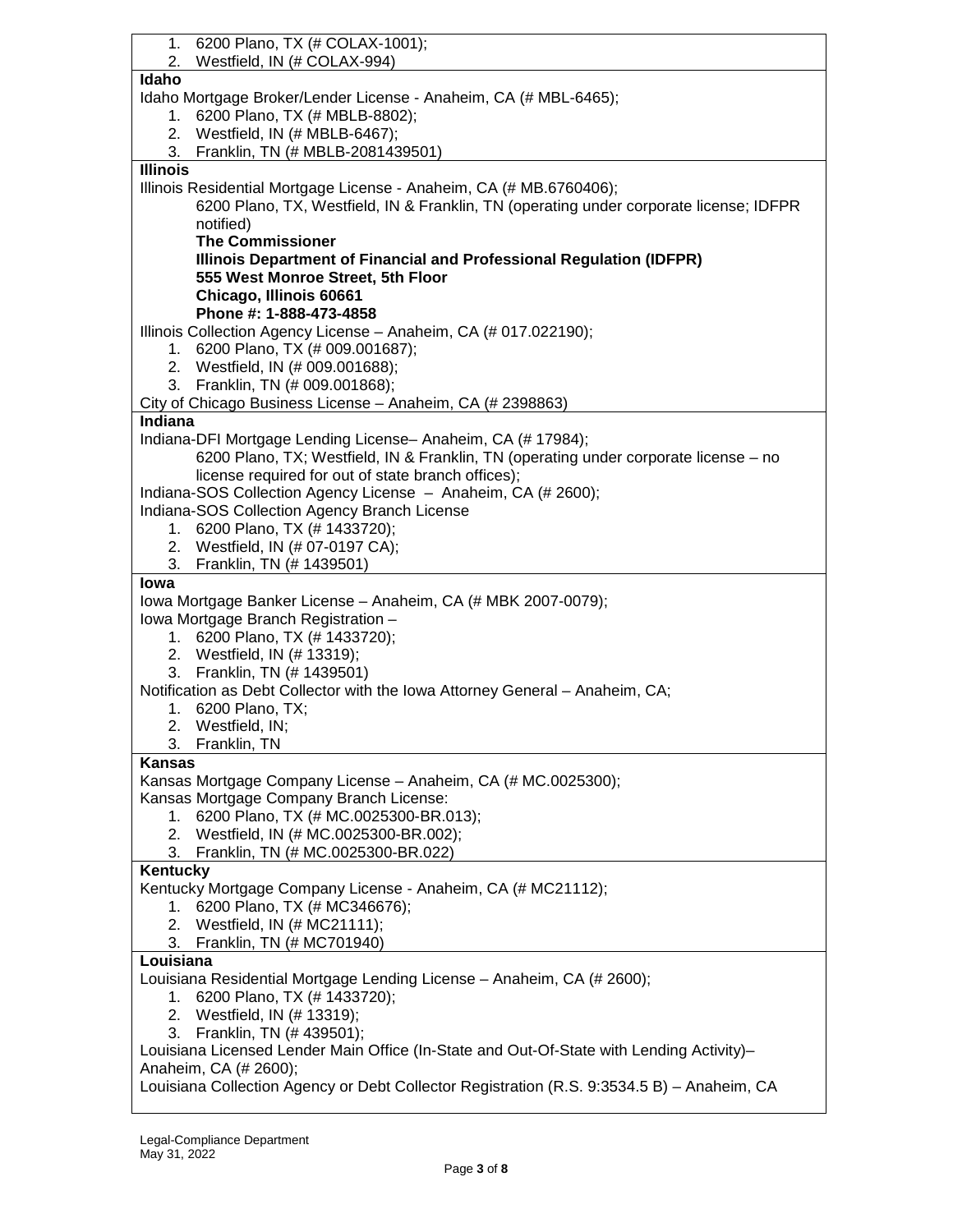| <b>Maine</b>                                                                                 |
|----------------------------------------------------------------------------------------------|
| Maine Supervised Lender License - Anaheim, CA (# 2600);                                      |
| 1. 6200 Plano, TX (# 1433720);                                                               |
| 2. Westfield, IN (# SLB9554);                                                                |
| 3. Franklin, TN (# 1439501);                                                                 |
| Consumer Credit Code Annual Notification - Anaheim, CA                                       |
| Maine Debt Collector License - Anaheim, CA (# DCL12222);                                     |
| 1. 6200 Plano, TX (# DCB13750);                                                              |
| 2. Westfield, IN (# DCB12223);                                                               |
| 3. Franklin, TN (# DCB15535)                                                                 |
| <b>Maryland</b>                                                                              |
| Maryland Mortgage Lender License - Anaheim, CA (# 17404);                                    |
| 1. 6200 Plano, TX (# 21931);                                                                 |
| 2. Westfield, IN (# 17406);                                                                  |
| 3. Franklin, TN (# 06-22025);                                                                |
| Maryland Collection Agency - Anaheim, CA (# 04-6179);                                        |
| 1. 6200 Plano, TX (# 04-7242);                                                               |
| 2. Westfield, IN (# 04-6180                                                                  |
| 3. Franklin, TN (# 439501)                                                                   |
| <b>Massachusetts</b>                                                                         |
| Massachusetts Debt Collector License - Anaheim, CA (# DC2600);                               |
| 1. 6200 Plano, TX (# DC2600);                                                                |
| 2. Westfield, IN (# DC2600);                                                                 |
| 3. Franklin, TN (# DC2600);                                                                  |
| Massachusetts Exempt Company Registration - Anaheim, CA (# ER2600)                           |
| Michigan                                                                                     |
| Michigan First Mortgage Lender, Broker, and Servicer Registrant - Anaheim, CA (# FR0021706); |
| Michigan Second Mortgage Lender, Broker, and Servicer Registrant - Anaheim, CA               |
| (# SR0015544);                                                                               |
| 6200 Plano, TX; Westfield, IN & Franklin, TN (operating under corporate license – no license |
| required for out of state branch offices)                                                    |
| Minnesota                                                                                    |
| This is not an offer to enter into an interest rate lock agreement under Minnesota Law.      |
| Minnesota Residential Mortgage Originator License - Anaheim, CA (# MN-MO-40150711);          |
| Minnesota Residential Mortgage Servicer License - Anaheim, CA (# MN-MS-40031890);            |
| 6200 Plano, TX; Westfield, IN & Franklin, TN (operating under corporate license - no license |
| required for out of state branch offices)                                                    |
| <b>Mississippi</b>                                                                           |
| Mississippi Mortgage Lender License - Anaheim, CA (# 2600);                                  |
| 6200 Plano, TX (# 1433720);<br>1.                                                            |
| 2. Westfield, IN (# 13319);                                                                  |
| Franklin, TN (# 1439501)<br>3.                                                               |
| <b>Missouri</b>                                                                              |
| Missouri Mortgage Company License - Anaheim, CA (#2600);                                     |
| Missouri In-State Branch Licenses:                                                           |
| 1. 251 SW Noel, Lees Summit, MO 64063 (# 1275361);                                           |
| Missouri Out-of-State Branch Registration                                                    |
| 6200 Plano, TX (# 1433720);<br>1.                                                            |
| 2. Westfield, IN (# 13319);                                                                  |
| Franklin, TN (# 1439501)<br>3.                                                               |
| <b>Montana</b>                                                                               |
| Montana Mortgage Lender License - Anaheim, CA (# 2600);                                      |
| 1. 6200 Plano, TX (# 1433720);                                                               |
|                                                                                              |
| 2. Westfield, IN (# 13319);                                                                  |
| 3. Franklin, TN (# 1439501);                                                                 |
| Montana Mortgage Servicer License - Anaheim, CA (# 2600);                                    |
| 1. 6200 Plano, TX (# 1433720);<br>2. Westfield, IN (# 13319);                                |

3. Franklin, TN (# 1439501)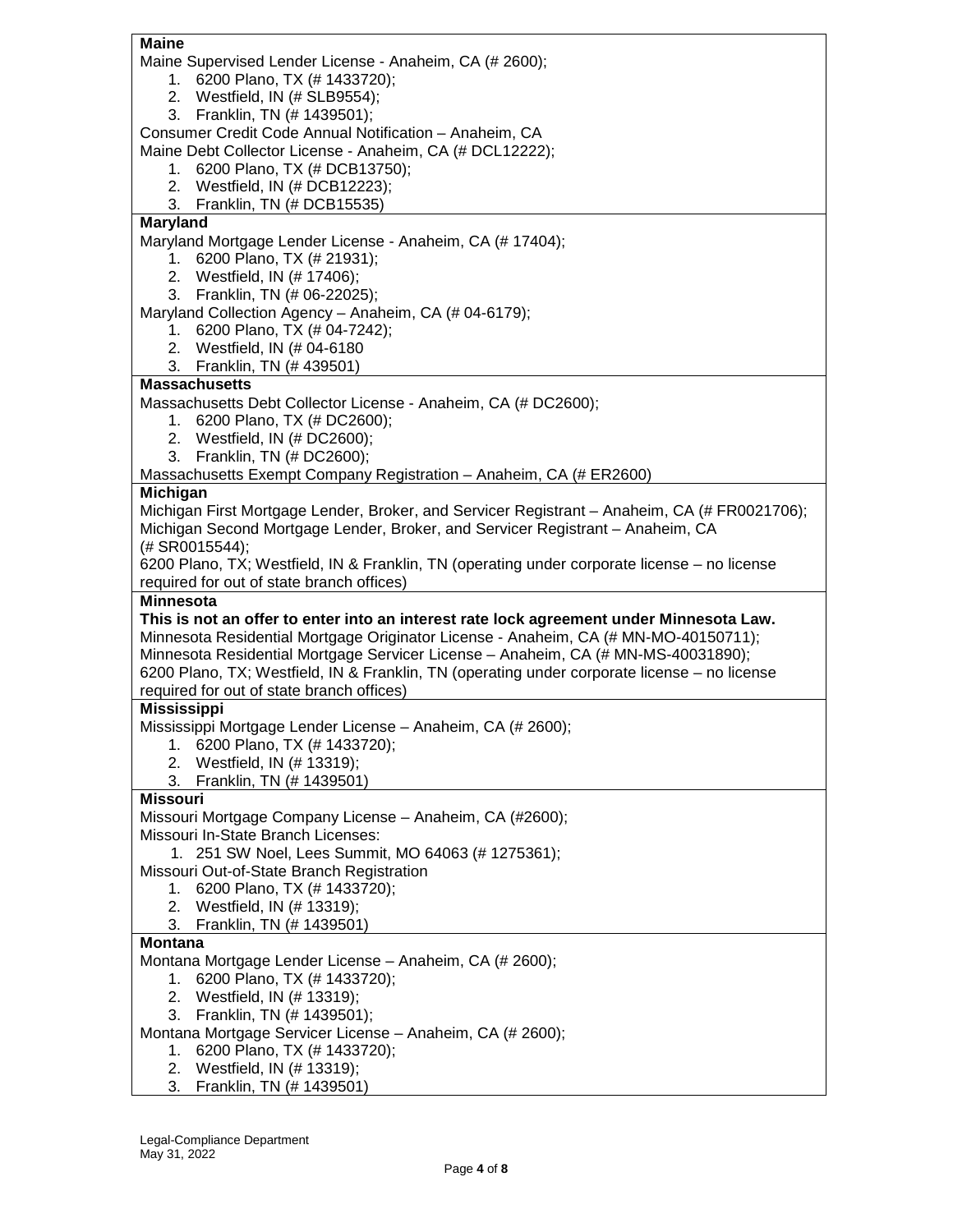| <b>Nebraska</b>                                                                         |
|-----------------------------------------------------------------------------------------|
| Nebraska Mortgage Banker License - Anaheim, CA (# 1889);                                |
| 6200 Plano, TX (# 1433720);<br>1.                                                       |
| 2. Westfield, IN (# NE13319);                                                           |
| 3. Franklin, TN (# 1439501)                                                             |
| <b>Nevada</b>                                                                           |
|                                                                                         |
| Nevada Mortgage Company License (#4068) - Anaheim, CA;                                  |
| 1. 6200 Plano, TX (# 4068);                                                             |
| 2. Westfield, IN (# 4068);                                                              |
| Nevada Supplemental Mortgage Servicer License (#4372) - Anaheim, CA;                    |
| 1. 6200 Plano, TX (notification);                                                       |
| 2. Westfield, IN (notification);                                                        |
| Nevada Foreign Collection Agency Registration (# FCA10671) - Anaheim, CA;               |
| 1. 6200 Plano, TX (# FCA10674);                                                         |
| 2. Westfield, IN (# FCA10673);                                                          |
| Nevada State Business License Identification # NV20071566921 - Anaheim, CA              |
| <b>New Hampshire</b>                                                                    |
| New Hampshire Mortgage Banker License - Anaheim, CA (# 13554-MB);                       |
| 1. 6200 Plano, TX (# 20680-MB-BCH);                                                     |
| 2. Westfield, IN (# 16074-MB-BCH);                                                      |
| 3. Franklin, TN (# 24407-MB-BCH)                                                        |
|                                                                                         |
| <b>New Jersey</b>                                                                       |
| Licensed by the N.J. Department of Banking and Insurance                                |
| New Jersey Residential Mortgage Lender License - Anaheim, CA (# 2600);                  |
| 1. 6200 Plano, TX (# 1433720);                                                          |
| 2. Westfield, IN (# 13319);                                                             |
| 3. Franklin, TN (# 1439501);                                                            |
| New Jersey RMLA-Licensed Mortgage Servicer Registration - Anaheim, CA (# 2600);         |
| 1. 6200 Plano, TX (# 1433720);                                                          |
| 2. Westfield, IN (# 13319);                                                             |
| 3. Franklin, TN (# 1439501);                                                            |
| New Jersey Collection Agency Bond Registration - Anaheim, CA (# 18116);                 |
| 1. 6200 Plano, TX (# 18114);                                                            |
| 2. Westfield, IN (# 18115);                                                             |
| 3. Franklin, TN (# 18831)                                                               |
| <b>New Mexico</b>                                                                       |
| New Mexico Mortgage Loan Company License - Anaheim, CA (# NMCOMPANY / NMLS ID           |
| 2600);                                                                                  |
| 6200 Plano, TX (# 1433720);<br>1.                                                       |
| 2. Westfield, IN (# 13319);                                                             |
| 3. Franklin, TN (# 1439501);                                                            |
| New Mexico Collection Agency License - Anaheim, CA (# CA02411);                         |
| 6200 Plano, TX (# CAB02405);<br>1.                                                      |
|                                                                                         |
| 2. Westfield, IN (# CAB02404);                                                          |
| 3. Franklin, TN (# 439501)                                                              |
| <b>New York</b>                                                                         |
| Licensed Mortgage Banker-NYS Department of Financial Services                           |
| New York Mortgage Banker License # LMBC 108537 - Anaheim, CA;                           |
| 1. 6200 Plano, TX (# LMBC 109517);                                                      |
| 2. Westfield, IN (# LMBC 108640);                                                       |
| 3. Franklin, TN (# LMBC 110277);                                                        |
| New York Exempt Mortgage Loan Servicer Registration - Anaheim, CA                       |
| (Plano, TX & Westfield, IN service loans based on Exemption under their Mortgage Banker |
| Branch Licenses.)                                                                       |
| <b>New York City</b>                                                                    |
| New York City Department of Consumer Affairs Debt Collection Agency License Number:     |
| 1264739-DCA;                                                                            |
| Consumer Affairs Debt Collection Agency License (# 1264739-DCA) - Anaheim, CA;          |
| 1. 6200 Plano, TX (# 2027786-DCA);                                                      |
| 2. Westfield, IN (# 2027784-DCA);                                                       |
|                                                                                         |

2. Westfield, IN (# 2027784-DCA);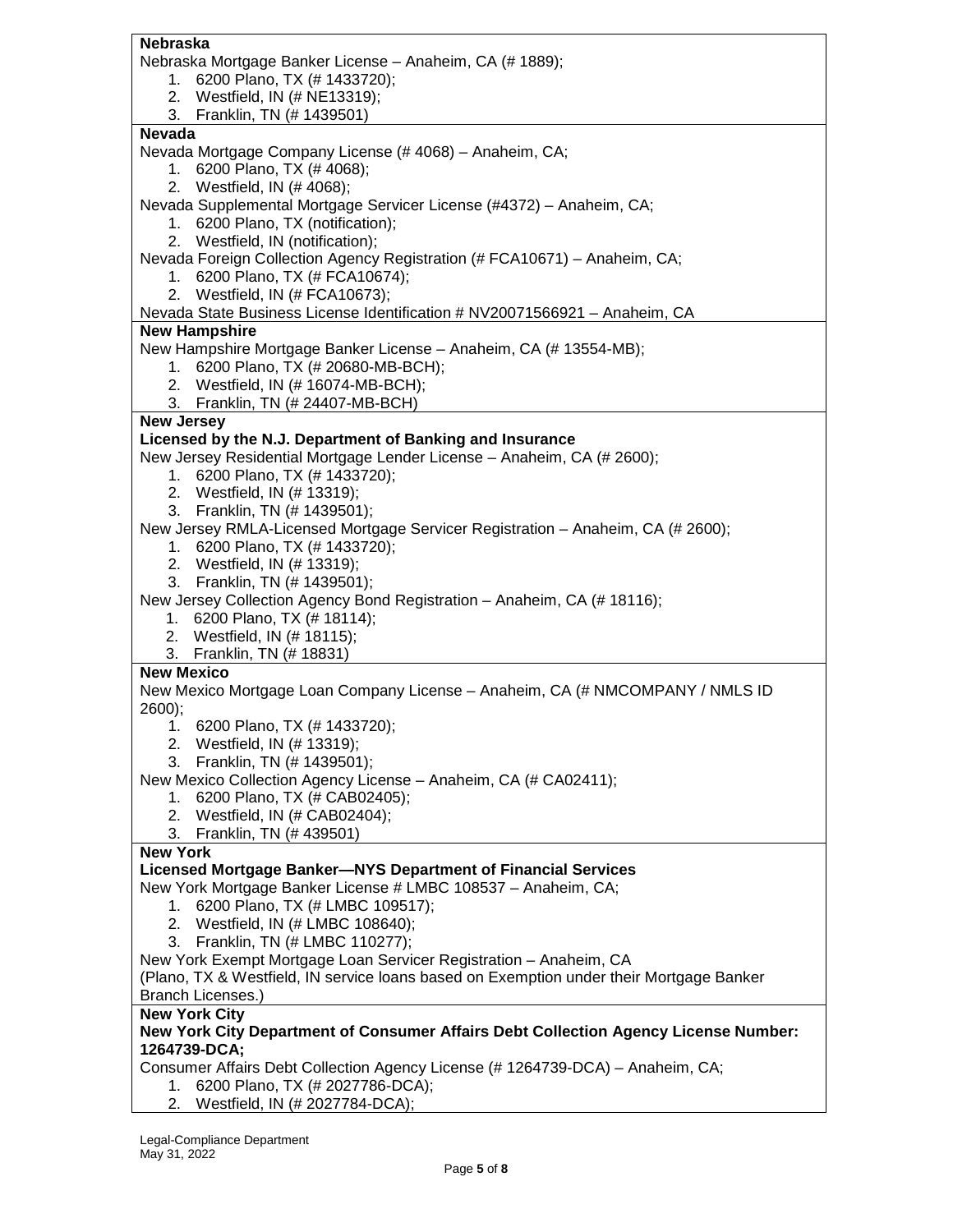| <b>Buffalo City, NY</b><br>This collection agency is licensed by the City of Buffalo License Numbers: CAG11-555176,<br>CAG15-10033598 & CAG11-555177;<br>City of Buffalo Collection Agency License - Anaheim, CA (# CAG11-555176);<br>1. 6200 Plano, TX (# CAG15-10033598);<br>2. Westfield, IN (# CAG11-555177);<br>3. Franklin, TN (# CAG21-10059681)<br><b>City of Yonkers, NY</b><br>City of Yonkers Debt Collection Agency License - Anaheim, CA (# 9717)<br>1. 6200 Plano, TX (# 9837);<br>2. Westfield, IN (# 9826);<br>3. Franklin, TN (# 10562)<br><b>North Carolina</b><br>North Carolina Mortgage Lender License - Anaheim, CA (# L-145856);<br>1. 6200 Plano, TX (# L-145856-119);<br>2. Westfield, IN (# L-145856-103);<br>3. Franklin, TN (L-145856-126);<br>Carrington Mortgage Services, LLC is licensed as a North Carolina Collection Agency -<br>Anaheim, CA (Permit No. 102107), 6200 Plano, TX (Permit No. 112956), Westfield, IN (Permit<br># 103455) & Franklin, TN (Permit No. 516535120)<br><b>Northern Mariana Islands</b><br>Business License - Anaheim, CA (# 20511-0001-1)<br>Ohio<br>Ohio Residential Mortgage Lending Act Certificate of Registration - Anaheim, CA (#<br>RM.804213.000)<br>1600 South Douglass Road, Suites 110 & 200-A, Anaheim, CA 92806;<br>1. 6200 Plano, TX (# RM.804213.012);<br>2. Westfield, IN (# RM.804213.004);<br>3. Franklin, TN (# RM804213.015)<br><b>Oklahoma</b><br>Oklahoma Mortgage Lender License - Anaheim, CA (# ML010025)<br>1. 6200 Plano, TX (# MLB10798);<br>2. Westfield, IN (# MLB10048);<br>3. Franklin, TN (# MLB12421)<br>Oregon<br>Oregon Mortgage Lending License - Anaheim, CA (# ML-4886);<br>1. 6200 Plano, TX (# ML-4886-12); |
|--------------------------------------------------------------------------------------------------------------------------------------------------------------------------------------------------------------------------------------------------------------------------------------------------------------------------------------------------------------------------------------------------------------------------------------------------------------------------------------------------------------------------------------------------------------------------------------------------------------------------------------------------------------------------------------------------------------------------------------------------------------------------------------------------------------------------------------------------------------------------------------------------------------------------------------------------------------------------------------------------------------------------------------------------------------------------------------------------------------------------------------------------------------------------------------------------------------------------------------------------------------------------------------------------------------------------------------------------------------------------------------------------------------------------------------------------------------------------------------------------------------------------------------------------------------------------------------------------------------------------------------------------------------------------------------------------------------------|
|                                                                                                                                                                                                                                                                                                                                                                                                                                                                                                                                                                                                                                                                                                                                                                                                                                                                                                                                                                                                                                                                                                                                                                                                                                                                                                                                                                                                                                                                                                                                                                                                                                                                                                                    |
|                                                                                                                                                                                                                                                                                                                                                                                                                                                                                                                                                                                                                                                                                                                                                                                                                                                                                                                                                                                                                                                                                                                                                                                                                                                                                                                                                                                                                                                                                                                                                                                                                                                                                                                    |
|                                                                                                                                                                                                                                                                                                                                                                                                                                                                                                                                                                                                                                                                                                                                                                                                                                                                                                                                                                                                                                                                                                                                                                                                                                                                                                                                                                                                                                                                                                                                                                                                                                                                                                                    |
|                                                                                                                                                                                                                                                                                                                                                                                                                                                                                                                                                                                                                                                                                                                                                                                                                                                                                                                                                                                                                                                                                                                                                                                                                                                                                                                                                                                                                                                                                                                                                                                                                                                                                                                    |
|                                                                                                                                                                                                                                                                                                                                                                                                                                                                                                                                                                                                                                                                                                                                                                                                                                                                                                                                                                                                                                                                                                                                                                                                                                                                                                                                                                                                                                                                                                                                                                                                                                                                                                                    |
|                                                                                                                                                                                                                                                                                                                                                                                                                                                                                                                                                                                                                                                                                                                                                                                                                                                                                                                                                                                                                                                                                                                                                                                                                                                                                                                                                                                                                                                                                                                                                                                                                                                                                                                    |
|                                                                                                                                                                                                                                                                                                                                                                                                                                                                                                                                                                                                                                                                                                                                                                                                                                                                                                                                                                                                                                                                                                                                                                                                                                                                                                                                                                                                                                                                                                                                                                                                                                                                                                                    |
|                                                                                                                                                                                                                                                                                                                                                                                                                                                                                                                                                                                                                                                                                                                                                                                                                                                                                                                                                                                                                                                                                                                                                                                                                                                                                                                                                                                                                                                                                                                                                                                                                                                                                                                    |
|                                                                                                                                                                                                                                                                                                                                                                                                                                                                                                                                                                                                                                                                                                                                                                                                                                                                                                                                                                                                                                                                                                                                                                                                                                                                                                                                                                                                                                                                                                                                                                                                                                                                                                                    |
|                                                                                                                                                                                                                                                                                                                                                                                                                                                                                                                                                                                                                                                                                                                                                                                                                                                                                                                                                                                                                                                                                                                                                                                                                                                                                                                                                                                                                                                                                                                                                                                                                                                                                                                    |
|                                                                                                                                                                                                                                                                                                                                                                                                                                                                                                                                                                                                                                                                                                                                                                                                                                                                                                                                                                                                                                                                                                                                                                                                                                                                                                                                                                                                                                                                                                                                                                                                                                                                                                                    |
|                                                                                                                                                                                                                                                                                                                                                                                                                                                                                                                                                                                                                                                                                                                                                                                                                                                                                                                                                                                                                                                                                                                                                                                                                                                                                                                                                                                                                                                                                                                                                                                                                                                                                                                    |
|                                                                                                                                                                                                                                                                                                                                                                                                                                                                                                                                                                                                                                                                                                                                                                                                                                                                                                                                                                                                                                                                                                                                                                                                                                                                                                                                                                                                                                                                                                                                                                                                                                                                                                                    |
|                                                                                                                                                                                                                                                                                                                                                                                                                                                                                                                                                                                                                                                                                                                                                                                                                                                                                                                                                                                                                                                                                                                                                                                                                                                                                                                                                                                                                                                                                                                                                                                                                                                                                                                    |
|                                                                                                                                                                                                                                                                                                                                                                                                                                                                                                                                                                                                                                                                                                                                                                                                                                                                                                                                                                                                                                                                                                                                                                                                                                                                                                                                                                                                                                                                                                                                                                                                                                                                                                                    |
|                                                                                                                                                                                                                                                                                                                                                                                                                                                                                                                                                                                                                                                                                                                                                                                                                                                                                                                                                                                                                                                                                                                                                                                                                                                                                                                                                                                                                                                                                                                                                                                                                                                                                                                    |
|                                                                                                                                                                                                                                                                                                                                                                                                                                                                                                                                                                                                                                                                                                                                                                                                                                                                                                                                                                                                                                                                                                                                                                                                                                                                                                                                                                                                                                                                                                                                                                                                                                                                                                                    |
|                                                                                                                                                                                                                                                                                                                                                                                                                                                                                                                                                                                                                                                                                                                                                                                                                                                                                                                                                                                                                                                                                                                                                                                                                                                                                                                                                                                                                                                                                                                                                                                                                                                                                                                    |
|                                                                                                                                                                                                                                                                                                                                                                                                                                                                                                                                                                                                                                                                                                                                                                                                                                                                                                                                                                                                                                                                                                                                                                                                                                                                                                                                                                                                                                                                                                                                                                                                                                                                                                                    |
|                                                                                                                                                                                                                                                                                                                                                                                                                                                                                                                                                                                                                                                                                                                                                                                                                                                                                                                                                                                                                                                                                                                                                                                                                                                                                                                                                                                                                                                                                                                                                                                                                                                                                                                    |
|                                                                                                                                                                                                                                                                                                                                                                                                                                                                                                                                                                                                                                                                                                                                                                                                                                                                                                                                                                                                                                                                                                                                                                                                                                                                                                                                                                                                                                                                                                                                                                                                                                                                                                                    |
|                                                                                                                                                                                                                                                                                                                                                                                                                                                                                                                                                                                                                                                                                                                                                                                                                                                                                                                                                                                                                                                                                                                                                                                                                                                                                                                                                                                                                                                                                                                                                                                                                                                                                                                    |
|                                                                                                                                                                                                                                                                                                                                                                                                                                                                                                                                                                                                                                                                                                                                                                                                                                                                                                                                                                                                                                                                                                                                                                                                                                                                                                                                                                                                                                                                                                                                                                                                                                                                                                                    |
|                                                                                                                                                                                                                                                                                                                                                                                                                                                                                                                                                                                                                                                                                                                                                                                                                                                                                                                                                                                                                                                                                                                                                                                                                                                                                                                                                                                                                                                                                                                                                                                                                                                                                                                    |
|                                                                                                                                                                                                                                                                                                                                                                                                                                                                                                                                                                                                                                                                                                                                                                                                                                                                                                                                                                                                                                                                                                                                                                                                                                                                                                                                                                                                                                                                                                                                                                                                                                                                                                                    |
|                                                                                                                                                                                                                                                                                                                                                                                                                                                                                                                                                                                                                                                                                                                                                                                                                                                                                                                                                                                                                                                                                                                                                                                                                                                                                                                                                                                                                                                                                                                                                                                                                                                                                                                    |
|                                                                                                                                                                                                                                                                                                                                                                                                                                                                                                                                                                                                                                                                                                                                                                                                                                                                                                                                                                                                                                                                                                                                                                                                                                                                                                                                                                                                                                                                                                                                                                                                                                                                                                                    |
|                                                                                                                                                                                                                                                                                                                                                                                                                                                                                                                                                                                                                                                                                                                                                                                                                                                                                                                                                                                                                                                                                                                                                                                                                                                                                                                                                                                                                                                                                                                                                                                                                                                                                                                    |
|                                                                                                                                                                                                                                                                                                                                                                                                                                                                                                                                                                                                                                                                                                                                                                                                                                                                                                                                                                                                                                                                                                                                                                                                                                                                                                                                                                                                                                                                                                                                                                                                                                                                                                                    |
|                                                                                                                                                                                                                                                                                                                                                                                                                                                                                                                                                                                                                                                                                                                                                                                                                                                                                                                                                                                                                                                                                                                                                                                                                                                                                                                                                                                                                                                                                                                                                                                                                                                                                                                    |
|                                                                                                                                                                                                                                                                                                                                                                                                                                                                                                                                                                                                                                                                                                                                                                                                                                                                                                                                                                                                                                                                                                                                                                                                                                                                                                                                                                                                                                                                                                                                                                                                                                                                                                                    |
|                                                                                                                                                                                                                                                                                                                                                                                                                                                                                                                                                                                                                                                                                                                                                                                                                                                                                                                                                                                                                                                                                                                                                                                                                                                                                                                                                                                                                                                                                                                                                                                                                                                                                                                    |
|                                                                                                                                                                                                                                                                                                                                                                                                                                                                                                                                                                                                                                                                                                                                                                                                                                                                                                                                                                                                                                                                                                                                                                                                                                                                                                                                                                                                                                                                                                                                                                                                                                                                                                                    |
|                                                                                                                                                                                                                                                                                                                                                                                                                                                                                                                                                                                                                                                                                                                                                                                                                                                                                                                                                                                                                                                                                                                                                                                                                                                                                                                                                                                                                                                                                                                                                                                                                                                                                                                    |
|                                                                                                                                                                                                                                                                                                                                                                                                                                                                                                                                                                                                                                                                                                                                                                                                                                                                                                                                                                                                                                                                                                                                                                                                                                                                                                                                                                                                                                                                                                                                                                                                                                                                                                                    |
|                                                                                                                                                                                                                                                                                                                                                                                                                                                                                                                                                                                                                                                                                                                                                                                                                                                                                                                                                                                                                                                                                                                                                                                                                                                                                                                                                                                                                                                                                                                                                                                                                                                                                                                    |
|                                                                                                                                                                                                                                                                                                                                                                                                                                                                                                                                                                                                                                                                                                                                                                                                                                                                                                                                                                                                                                                                                                                                                                                                                                                                                                                                                                                                                                                                                                                                                                                                                                                                                                                    |
|                                                                                                                                                                                                                                                                                                                                                                                                                                                                                                                                                                                                                                                                                                                                                                                                                                                                                                                                                                                                                                                                                                                                                                                                                                                                                                                                                                                                                                                                                                                                                                                                                                                                                                                    |
|                                                                                                                                                                                                                                                                                                                                                                                                                                                                                                                                                                                                                                                                                                                                                                                                                                                                                                                                                                                                                                                                                                                                                                                                                                                                                                                                                                                                                                                                                                                                                                                                                                                                                                                    |
| 2. Westfield, IN (# ML-4886-1);                                                                                                                                                                                                                                                                                                                                                                                                                                                                                                                                                                                                                                                                                                                                                                                                                                                                                                                                                                                                                                                                                                                                                                                                                                                                                                                                                                                                                                                                                                                                                                                                                                                                                    |
| Franklin, TN (# 1439501);<br>3.                                                                                                                                                                                                                                                                                                                                                                                                                                                                                                                                                                                                                                                                                                                                                                                                                                                                                                                                                                                                                                                                                                                                                                                                                                                                                                                                                                                                                                                                                                                                                                                                                                                                                    |
| Oregon Mortgage Servicer License - Anaheim, CA (# MS-22);                                                                                                                                                                                                                                                                                                                                                                                                                                                                                                                                                                                                                                                                                                                                                                                                                                                                                                                                                                                                                                                                                                                                                                                                                                                                                                                                                                                                                                                                                                                                                                                                                                                          |
| Oregon Mortgage Servicer Branch Licenses:                                                                                                                                                                                                                                                                                                                                                                                                                                                                                                                                                                                                                                                                                                                                                                                                                                                                                                                                                                                                                                                                                                                                                                                                                                                                                                                                                                                                                                                                                                                                                                                                                                                                          |
| 1. 6200 Plano, TX (# MS-22-3);                                                                                                                                                                                                                                                                                                                                                                                                                                                                                                                                                                                                                                                                                                                                                                                                                                                                                                                                                                                                                                                                                                                                                                                                                                                                                                                                                                                                                                                                                                                                                                                                                                                                                     |
| 2. Westfield, IN (# MS-22-1);                                                                                                                                                                                                                                                                                                                                                                                                                                                                                                                                                                                                                                                                                                                                                                                                                                                                                                                                                                                                                                                                                                                                                                                                                                                                                                                                                                                                                                                                                                                                                                                                                                                                                      |
| 3. Franklin, TN (# 1439501);                                                                                                                                                                                                                                                                                                                                                                                                                                                                                                                                                                                                                                                                                                                                                                                                                                                                                                                                                                                                                                                                                                                                                                                                                                                                                                                                                                                                                                                                                                                                                                                                                                                                                       |
| Oregon Collection Agency License - Anaheim, CA (# CA49406)                                                                                                                                                                                                                                                                                                                                                                                                                                                                                                                                                                                                                                                                                                                                                                                                                                                                                                                                                                                                                                                                                                                                                                                                                                                                                                                                                                                                                                                                                                                                                                                                                                                         |
| Pennsylvania                                                                                                                                                                                                                                                                                                                                                                                                                                                                                                                                                                                                                                                                                                                                                                                                                                                                                                                                                                                                                                                                                                                                                                                                                                                                                                                                                                                                                                                                                                                                                                                                                                                                                                       |
| Pennsylvania Mortgage Lender License - Anaheim, CA (# 23391);                                                                                                                                                                                                                                                                                                                                                                                                                                                                                                                                                                                                                                                                                                                                                                                                                                                                                                                                                                                                                                                                                                                                                                                                                                                                                                                                                                                                                                                                                                                                                                                                                                                      |
| 1. 6200 Plano, TX (# 23391.018);                                                                                                                                                                                                                                                                                                                                                                                                                                                                                                                                                                                                                                                                                                                                                                                                                                                                                                                                                                                                                                                                                                                                                                                                                                                                                                                                                                                                                                                                                                                                                                                                                                                                                   |
| 2. Westfield, IN (# 23391.005);                                                                                                                                                                                                                                                                                                                                                                                                                                                                                                                                                                                                                                                                                                                                                                                                                                                                                                                                                                                                                                                                                                                                                                                                                                                                                                                                                                                                                                                                                                                                                                                                                                                                                    |
|                                                                                                                                                                                                                                                                                                                                                                                                                                                                                                                                                                                                                                                                                                                                                                                                                                                                                                                                                                                                                                                                                                                                                                                                                                                                                                                                                                                                                                                                                                                                                                                                                                                                                                                    |
| 3. Franklin, TN (# 23391.026);                                                                                                                                                                                                                                                                                                                                                                                                                                                                                                                                                                                                                                                                                                                                                                                                                                                                                                                                                                                                                                                                                                                                                                                                                                                                                                                                                                                                                                                                                                                                                                                                                                                                                     |
| Pennsylvania Mortgage Servicer License - Anaheim, CA (# 67120);                                                                                                                                                                                                                                                                                                                                                                                                                                                                                                                                                                                                                                                                                                                                                                                                                                                                                                                                                                                                                                                                                                                                                                                                                                                                                                                                                                                                                                                                                                                                                                                                                                                    |
| 1. 6200 Plano, TX (# 67120.001)                                                                                                                                                                                                                                                                                                                                                                                                                                                                                                                                                                                                                                                                                                                                                                                                                                                                                                                                                                                                                                                                                                                                                                                                                                                                                                                                                                                                                                                                                                                                                                                                                                                                                    |
|                                                                                                                                                                                                                                                                                                                                                                                                                                                                                                                                                                                                                                                                                                                                                                                                                                                                                                                                                                                                                                                                                                                                                                                                                                                                                                                                                                                                                                                                                                                                                                                                                                                                                                                    |
| 2. Westfield, IN (# 67120.003);                                                                                                                                                                                                                                                                                                                                                                                                                                                                                                                                                                                                                                                                                                                                                                                                                                                                                                                                                                                                                                                                                                                                                                                                                                                                                                                                                                                                                                                                                                                                                                                                                                                                                    |
| 3. Franklin, TN (# 67120.004)                                                                                                                                                                                                                                                                                                                                                                                                                                                                                                                                                                                                                                                                                                                                                                                                                                                                                                                                                                                                                                                                                                                                                                                                                                                                                                                                                                                                                                                                                                                                                                                                                                                                                      |
| <b>Puerto Rico</b>                                                                                                                                                                                                                                                                                                                                                                                                                                                                                                                                                                                                                                                                                                                                                                                                                                                                                                                                                                                                                                                                                                                                                                                                                                                                                                                                                                                                                                                                                                                                                                                                                                                                                                 |
| Puerto Rico Mortgage Lender/Servicer License - Anaheim, CA (# IH-167);<br>1. 6200 Plano, TX (# IH-167-02);                                                                                                                                                                                                                                                                                                                                                                                                                                                                                                                                                                                                                                                                                                                                                                                                                                                                                                                                                                                                                                                                                                                                                                                                                                                                                                                                                                                                                                                                                                                                                                                                         |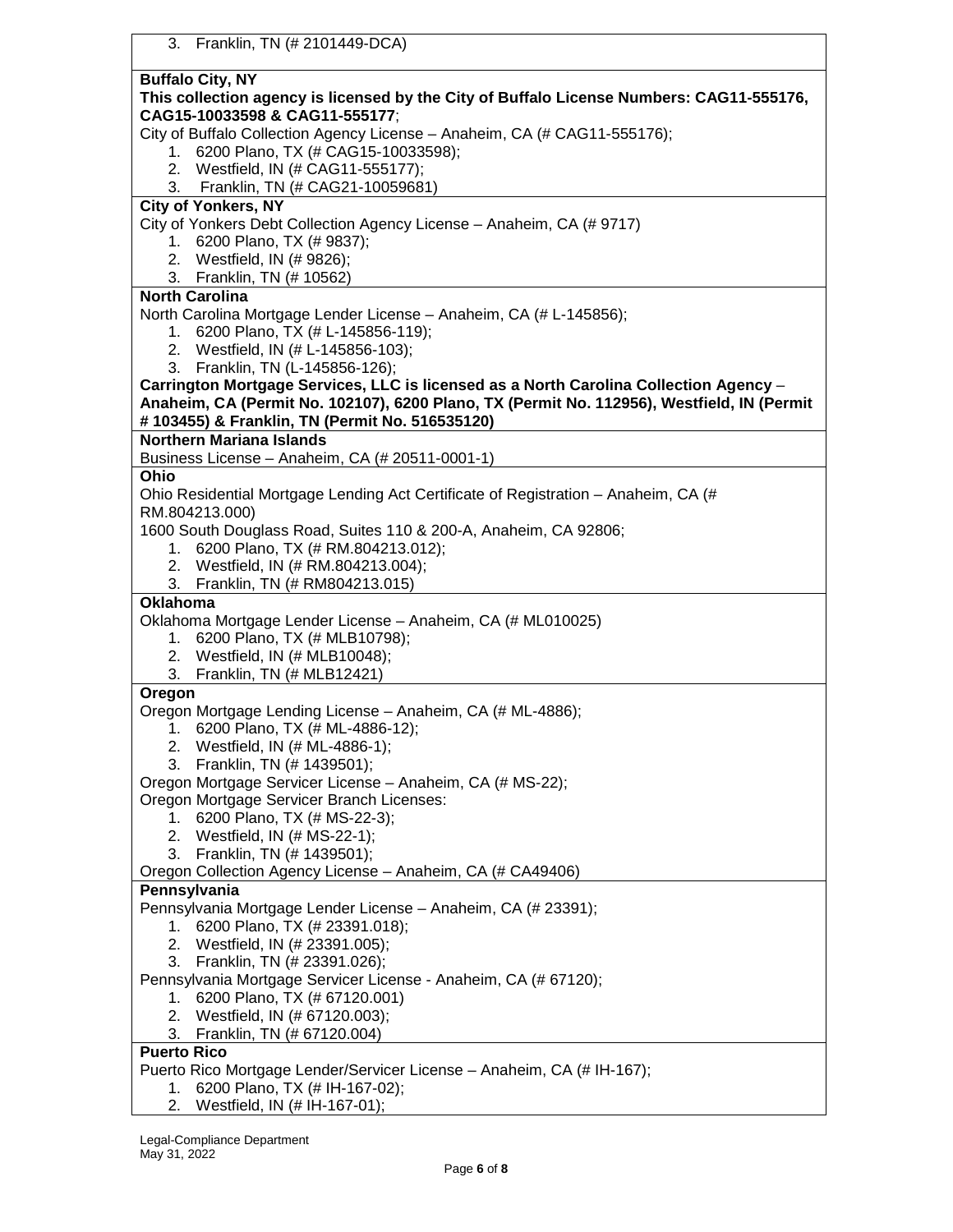| 3. Franklin, TN (# IH-167-03);                                                          |
|-----------------------------------------------------------------------------------------|
| Puerto Rico Collection Agency License - Anaheim, CA (# SJ-13977-AC);                    |
| 1. 6200 Plano, TX (# SJ-18427-AC); 2. Westfield, IN (# SJ-18429-AC)                     |
| <b>Rhode Island</b>                                                                     |
| Rhode Island Licensed Lender and Broker:                                                |
| Rhode Island Lender License - Anaheim, CA (# 20112809LL);                               |
| 1. 6200 Plano, TX (# 20112809LL B12);                                                   |
| 2. Westfield, IN (# 20112809LL B01);                                                    |
| 3. Franklin, TN (# 20112809LL B16);                                                     |
| Rhode Island Loan Broker License - Anaheim, CA (# 20112808LB);                          |
| 1. Westfield, IN (# 20112808LB B01)                                                     |
| Rhode Island Third Party Loan Servicer License - Anaheim, CA (# 20153151LS);            |
| 1. 6200 Plano, TX (# 20153151LS B07);                                                   |
| 2. Westfield, IN (# 20153151LS B01);                                                    |
| 3. Franklin, TN (# 20153151LS B16);                                                     |
| Rhode Island Debt Collector Registration - Anaheim, CA (# 20120972DC);                  |
| 1. 6200 Plano, TX (# 20120972 DC B07);                                                  |
| 2. Westfield, IN (# 20120972DC-B01);                                                    |
| 3. Franklin, TN (# 20120972DC B16)                                                      |
| <b>South Carolina</b>                                                                   |
| South Carolina-BFI Mortgage Lender / Servicer License - Anaheim, CA (# MLS-2600);       |
| 1. 6200 Plano, TX (# MLB-1433720);                                                      |
| 2. Westfield, IN (# MLB-13319);                                                         |
| 3. Franklin, TN (# MLB-1439501)                                                         |
| <b>South Dakota</b>                                                                     |
| South Dakota Mortgage Lender License - Anaheim, CA (# 2600.ML);                         |
| 1. 6200 Plano, TX (# 1433720);                                                          |
| 2. Westfield, IN (# 13319);                                                             |
| 3. Franklin, TN (# 439501)                                                              |
| <b>Tennessee</b>                                                                        |
| Tennessee Mortgage License - Anaheim, CA (# 109262);                                    |
| 1. 6200 Plano, TX (# 109262-111);                                                       |
| 2. Westfield, IN (# 109262-101);                                                        |
| 3. Franklin, TN (# 109262-112);                                                         |
| This collection agency is licensed by the Collection Service Board of the Department of |
| <b>Commerce and Insurance.</b>                                                          |
| Tennessee Collection Service License - Anaheim, CA (# 842);                             |
| 1. 6200 Plano, TX (# 1914);                                                             |
| 2. Westfield, IN (# 2306);<br>3. Franklin, TN (# 2506)                                  |
| <b>Texas</b>                                                                            |
| Texas-SML Mortgage Banker Registration - Anaheim, CA (# 2600);                          |
| 6200 Plano, TX (# 1433720);<br>1.                                                       |
| 2. Westfield, IN (# 13319);                                                             |
| 3. Franklin, TN (# 1439501);                                                            |
| Texas Regulated Lender License - Anaheim, CA (# 12448-51545);                           |
| 1. 6200 Plano, TX (# 12448-154301);                                                     |
| 2. Westfield, IN (# 12448-51544);                                                       |
| 3. Franklin, TN (# 12448-167092);                                                       |
| Texas Third Party Debt Collector Surety Bond File # 20160007                            |
| <b>Utah</b>                                                                             |
| Utah-DFI Residential First Mortgage Notification - Anaheim, CA (# UDFI-RFMN2015)        |
| Consumer Credit Notification - Anaheim, CA                                              |
| Utah-DRE Mortgage Entity License # 6588316 - Anaheim, CA;                               |
| 1. Westfield, IN (# 11203373);                                                          |
| Utah Collection Agency - Foreign Certificate of Registration # 6588316-0131             |
| <b>Vermont</b>                                                                          |
| Vermont Lender License - Anaheim, CA (# LL-2600)                                        |
|                                                                                         |
| 6200 Plano, TX (# LLB-1433720)<br>1.<br>2. Westfield, IN (# LLB-13319);                 |

2. Westfield, IN (# LLB-13319);